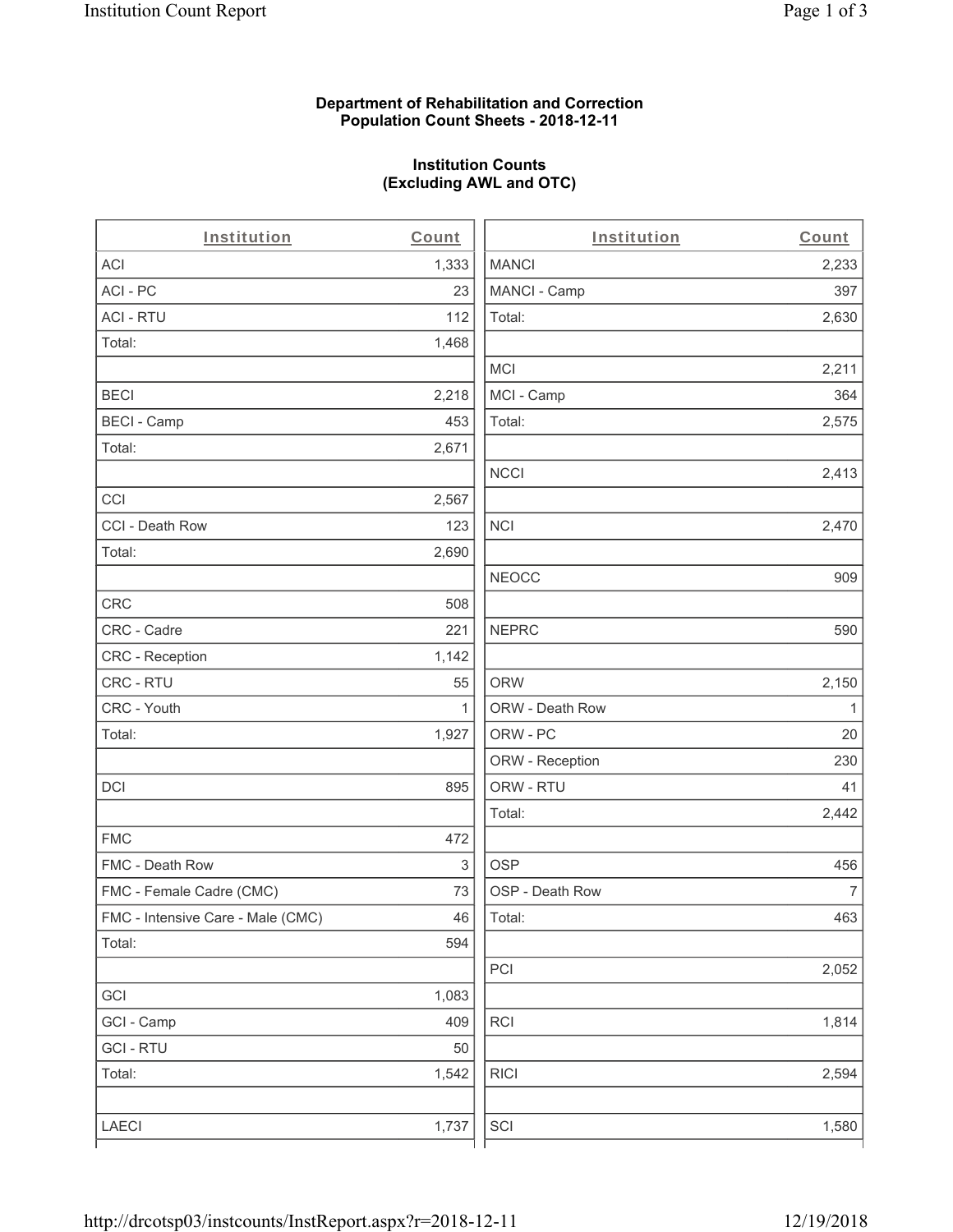| <b>LECI</b>              | 2,232 | <b>SOCF</b>      |                          | 1,268  |
|--------------------------|-------|------------------|--------------------------|--------|
| LECI - Camp              | 164   | SOCF - RTU       |                          | 53     |
| Total:                   | 2,396 | Total:           |                          | 1,321  |
| LOCI                     | 2,256 | <b>TCI</b>       |                          | 935    |
|                          |       | TCI - Camp       |                          | 438    |
| LORCI                    | 264   | Total:           |                          | 1,373  |
| LORCI - Cadre            | 132   |                  |                          |        |
| <b>LORCI - Reception</b> | 983   | <b>TOCI</b>      |                          | 724    |
| Total:                   | 1,379 | <b>TOCI - PC</b> |                          | 101    |
|                          |       | Total:           |                          | 825    |
| <b>MACI</b>              | 998   |                  |                          |        |
| MACI - Minimum           | 1,247 | <b>WCI</b>       |                          | 1,292  |
| Total:                   | 2,245 | WCI - RTU        |                          | 29     |
|                          |       | Total:           |                          | 1,321  |
|                          |       |                  | <b>Total Population:</b> | 49,172 |

## **Male Population by Security Level (Include AWL and Exclude OTC)**  *No data found for this section for the date provided. [R]*

# **Female Population by Institution (Include AWL and Exclude OTC)**

| Institution              | Body                         | AWL                  | $(-OTC)$       | Total |
|--------------------------|------------------------------|----------------------|----------------|-------|
| <b>DCI</b>               |                              | 895                  | $\overline{2}$ | 900   |
| <b>FMC</b>               |                              | 14<br>$\overline{2}$ |                | 15    |
| FMC - Female Cadre (CMC) |                              | 73<br>4              |                | 73    |
| <b>NEPRC</b>             |                              | 17<br>590            | 4              | 603   |
| <b>ORW</b>               | 2,149                        | 40                   | 22             | 2,167 |
| <b>ORW - Death Row</b>   |                              | 0                    | 0              |       |
| ORW - PC                 |                              | 20<br>$\Omega$       | 0              | 20    |
| ORW - Reception          |                              | 6<br>230             | 5              | 231   |
| ORW - RTU                |                              | 41<br>$\Omega$       | $\Omega$       | 41    |
|                          | <b>Total Female</b><br>4,013 | 73                   | 35             | 4,051 |